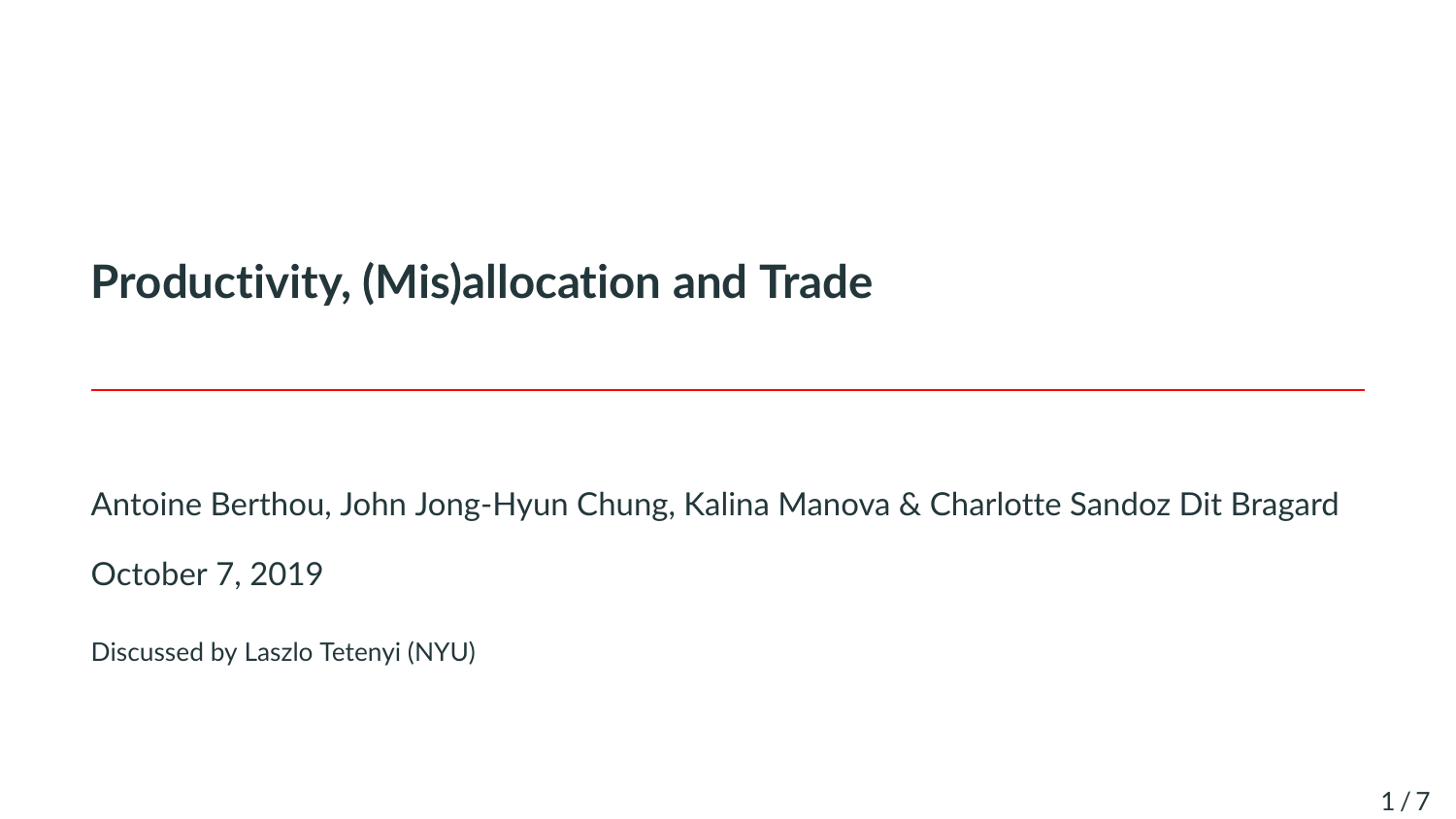What is the effect of trade liberalization on aggregate productivity and welfare?

- Export liberalization leads to higher productivity and reallocation of resources towards productive firms - import can reduce it
- Ambiguous effect if there is misallocation

Methodology:

- Melitz (2003) model: impact of trade on productivity and welfare
- Regressions: the impact of trade on productivity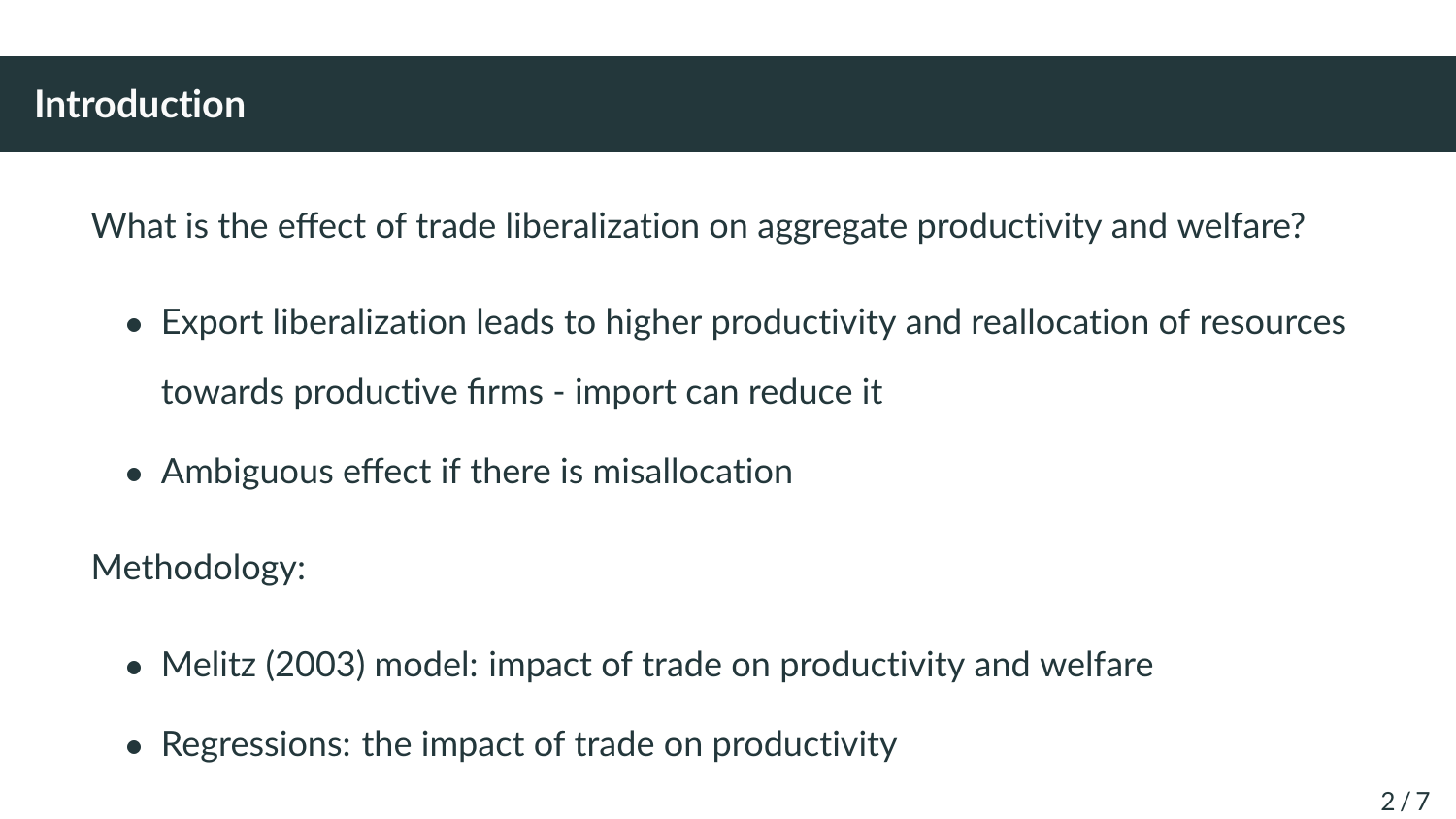

- Goal: establish a connection between trade and productivity
- Ingredients:
	- Firms with heterogeneous productivity, entry & exit, only labor
	- Two components: underlying marginal cost  $\times$  distortions
	- GE model: Wages can be fixed or flexible
- Show:
	- Gains from trade are ambiguous, especially if there is misallocation
	- OP decomposition is **not** indicative of allocative efficiency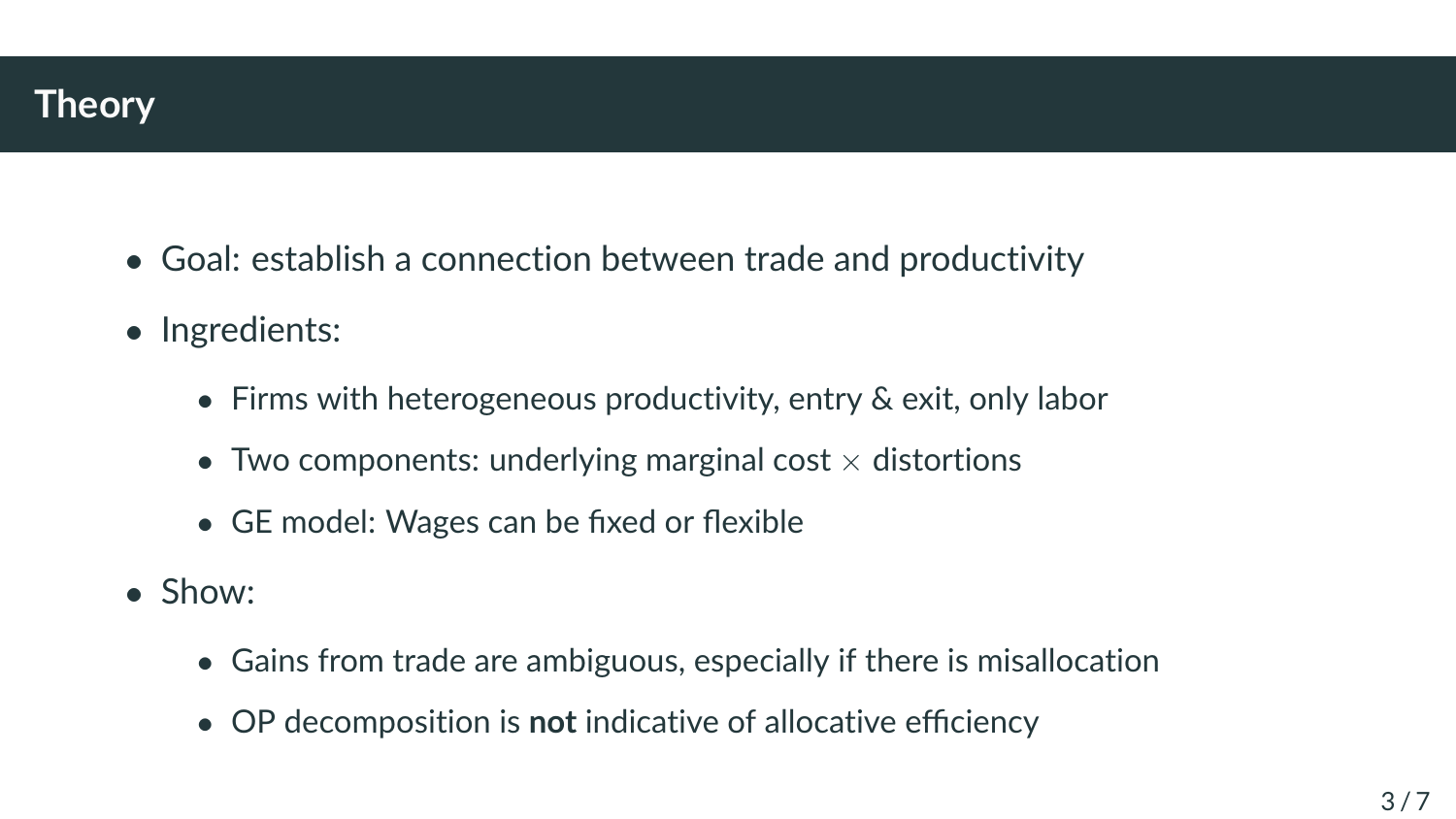## **Discussion of Theory**

- Interpretation of "Fixed" wages only GE is price effect
- Distortions are exogenously given and do not change  $\implies$  OP covariance?
- Why focus on OP decomposition if it is ambiguous? Or is it not?
- Why not estimate/calibrate the model directly as in Bai et. al (2018)?
- Multiple advantages:
	- Rich geographical data Heterogeneity in misallocation across locations
	- Sharper predictions in terms of observables, can look outside OP
	- Quantitatively explain the mechanism
	- Counterfactuals are possible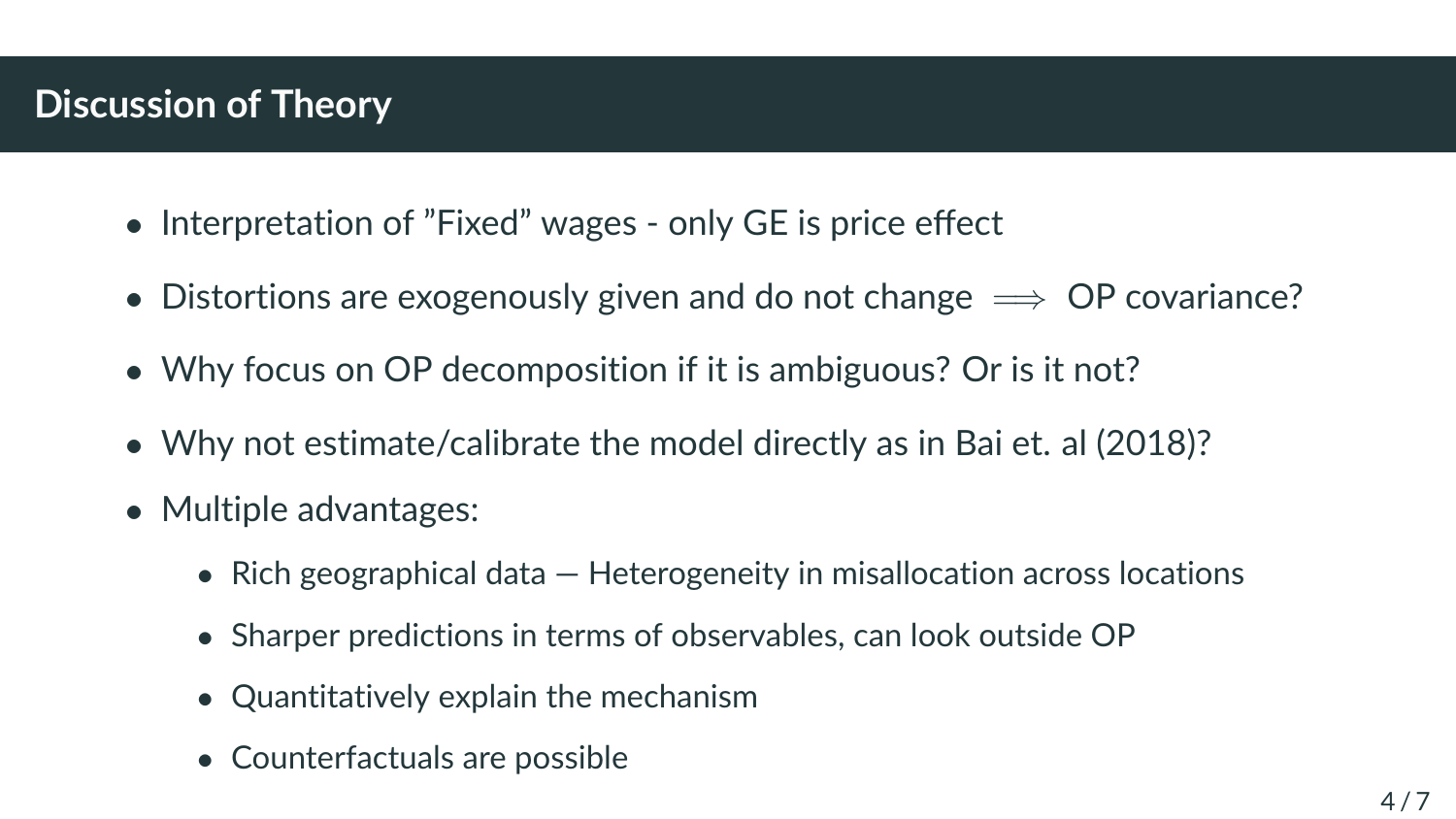#### **Empirics**

- Goal: Effect of trade on the *level* of labor productivity
- Ingredients:
	- Construct sector level export demand and import competition
	- Regress (parts of) productivity on exports/imports
	- Controls, IV: Bartik, Tariffs,
- Show that a 20% increase in:
	- Exports  $\implies$  Productivity  $\uparrow$  [7.6%; 8.2%]
	- Imports  $\implies$  Productivity  $\uparrow$  [1\%; 10\%]
	- Efficient institutions dampen the gains from exports, increase from imports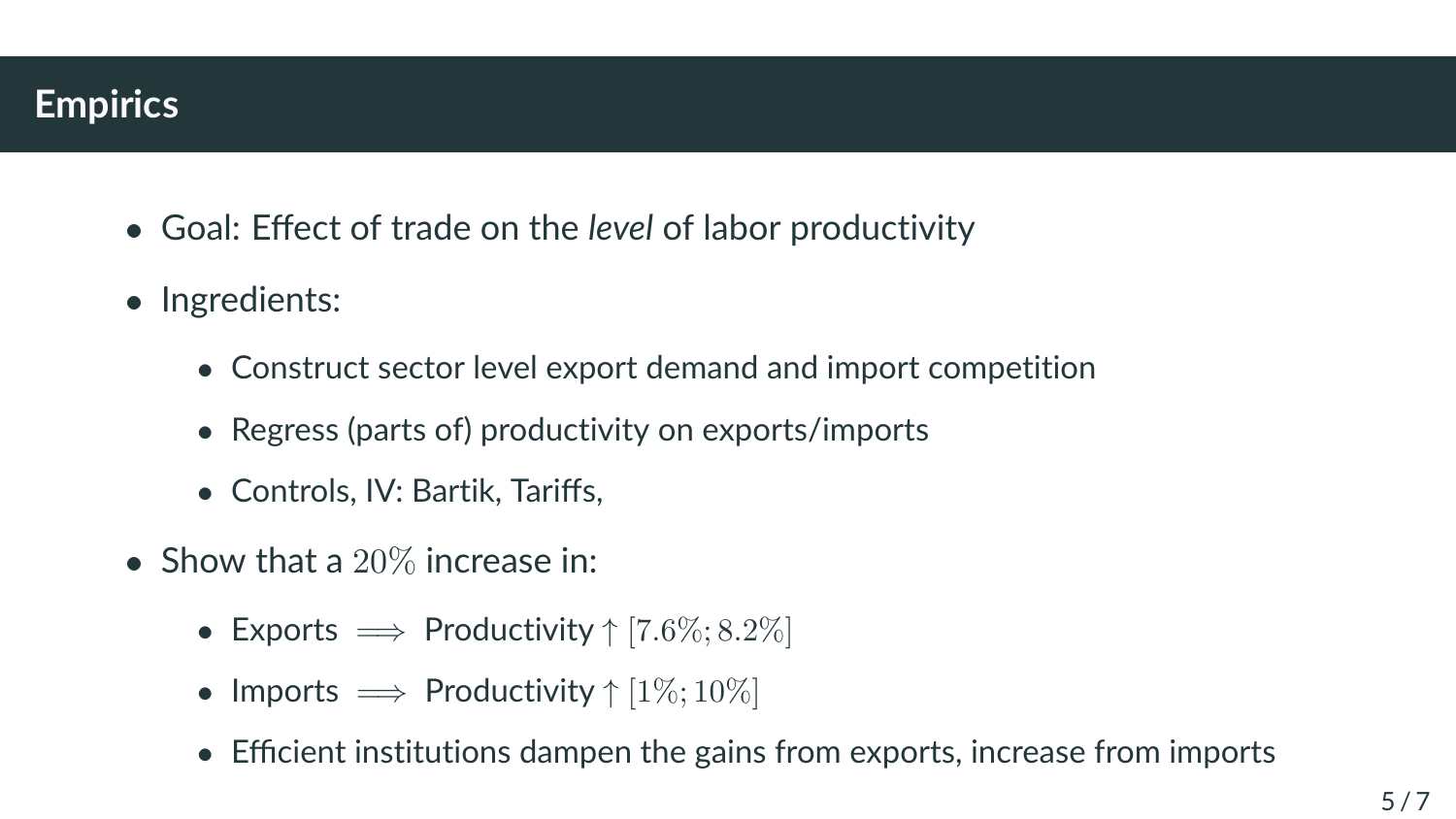### **Discussion of Empirics**

- Combining CompNet with WIOD is a great idea trade for services
- Appendix Table 2 is interesting in itself regressions on growth:
	- Exports only increases productivity through reallocation
	- Imports only through raising average productivity
- OP decomposition behaves in line with theory but was it informative there?
- Other misallocation measures behave similarly:
	- Reinforces the empirical analysis
	- Another reason to use the theoretical model
- Identification and within EU trade manufacturing "tariffs" in 1998?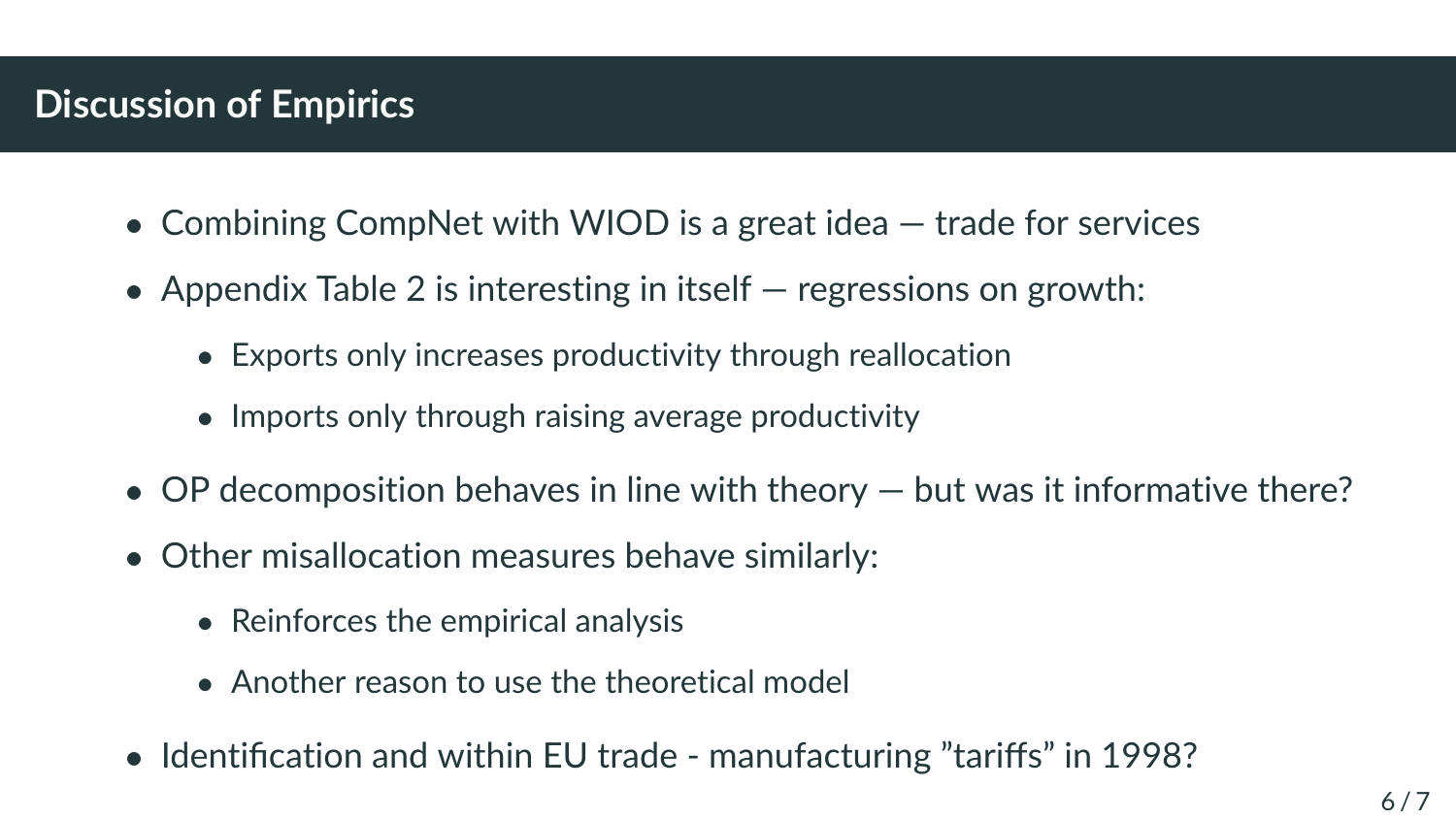- Interesting paper, quantifies gains from trade across different countries
- With the use of a consistent dataset
- Methodological contribution about the OP decomposition and misallocation
- How does it compare to the Arkolakis et. al (2012) result?
- What is the main difficulty in estimating the model? Multiple sectors?